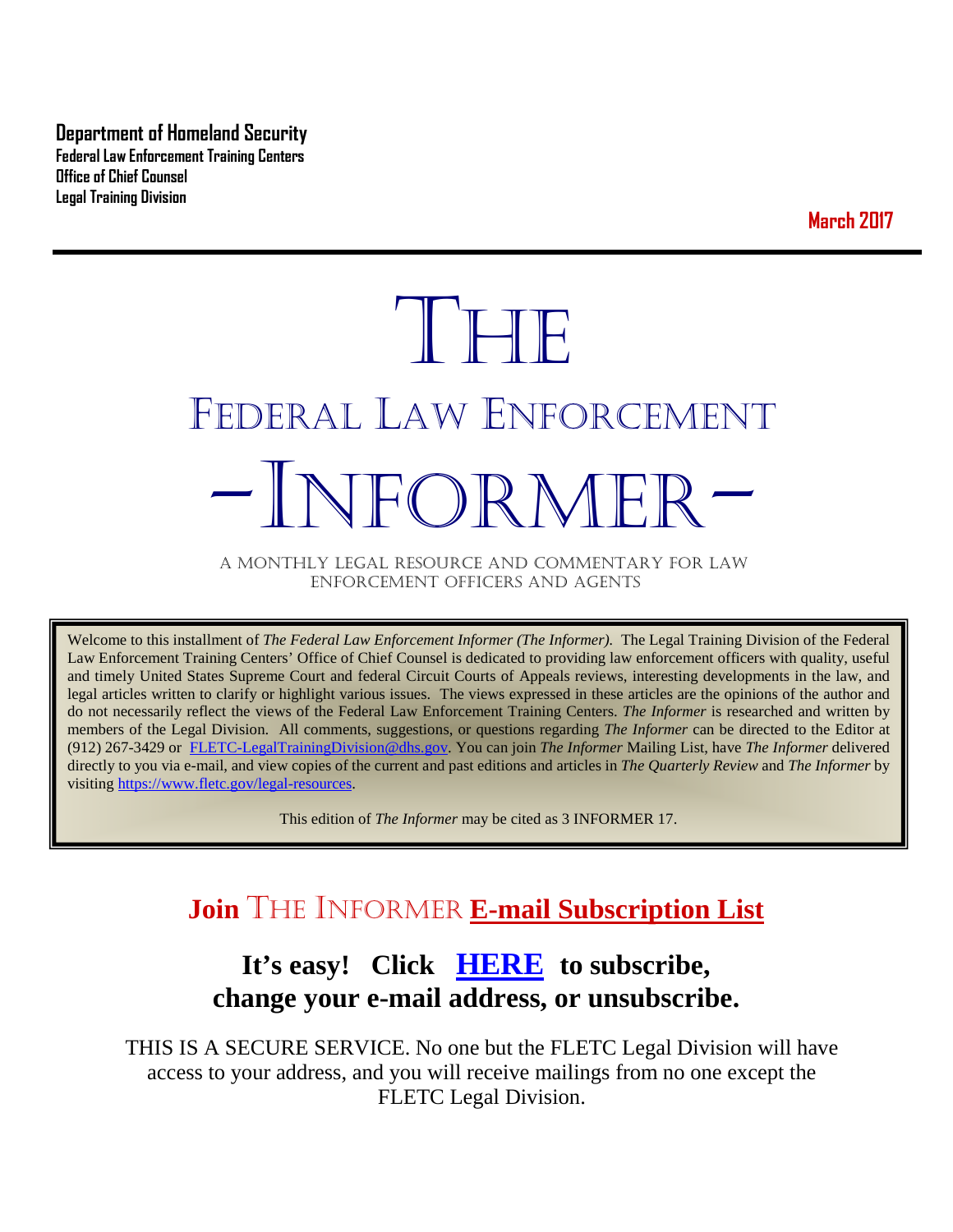# **The Informer – March <sup>2017</sup>**

# **Case Summaries**

# **[Circuit Courts of Appeals](#page-3-0)**

### **[First Circuit](#page-3-1)**

| <b>Alfano v. Lynch:</b> Whether an officer was entitled to qualified immunity after he took the<br>plaintiff into protective custody under a civil protection statute without probable cause4                                                                                                        |
|------------------------------------------------------------------------------------------------------------------------------------------------------------------------------------------------------------------------------------------------------------------------------------------------------|
| <b>Fifth Circuit</b>                                                                                                                                                                                                                                                                                 |
| <b>United States v. Monsivals:</b> Whether an officer's testimony that a person was "acting"                                                                                                                                                                                                         |
| <b>Turner v. Driver:</b> Whether officers were entitled to qualified immunity when the plaintiff<br>claimed that the officers violated his First and Fourth Amendment rights after they confronted<br>him on a public sidewalk videotaping the activities occurring in front of their police station |
| <b>Seventh Circuit</b>                                                                                                                                                                                                                                                                               |
| United States v. Paxton: Whether the defendants had a reasonable expectation of privacy<br>in their conversation, which was covertly recorded, while they were being transported in the                                                                                                              |
| <b>Eighth Circuit</b>                                                                                                                                                                                                                                                                                |
| <b>United States v. Johnson:</b> Whether information included in a search warrant affidavit<br>was stale, and whether the affidavit established a nexus between child pornography                                                                                                                    |
| <b>United States v. Huyck:</b> Whether information included in a search warrant affidavit was<br>stale when agents obtained the search warrant four and one half months after the defendant                                                                                                          |
| <b>Tenth Circuit</b>                                                                                                                                                                                                                                                                                 |
| <b>United States v. Hernandez:</b> Whether officers had reasonable suspicion to conduct a Terry<br>stop after they saw the defendant wearing dark clothing and carrying two backpacks, while<br>walking next to a construction site from which building materials had been stolen in the past10      |
| <b>Estate of Redd v. Love:</b> Whether a federal agent's act of deploying twenty-two<br>agents, wearing soft body armor and carrying firearms in compliance with agency<br>policy, constituted excessive force in the execution of search and arrest warrants11                                      |
| <b>United States v. Lopez:</b> Whether an officer had reasonable suspicion to extend the duration                                                                                                                                                                                                    |
| <b>Eleventh Circuit</b>                                                                                                                                                                                                                                                                              |
| <b>TEMPLE CONTRACTES AND ARRANGEMENT COMPONENT COMPONENT COMPONENT COMPONENT COMPONENT COMPONENT COMPONENT COMPONENT COMPONENT COMPONENT COMPONENT COMPONENT COMPONENT COMPONENT COMPONENT COMPONENT COMPONENT COMPONENT COMPONE</b><br>$\mathbf{r}$ , $\mathbf{r}$ , $\mathbf{r}$ , $\mathbf{r}$    |

 **United States v. Vargas:** Whether an officer unlawfully extend the duration of a traffic stop before he obtained consent to search a vehicle........................................................................**[13](#page-12-1)**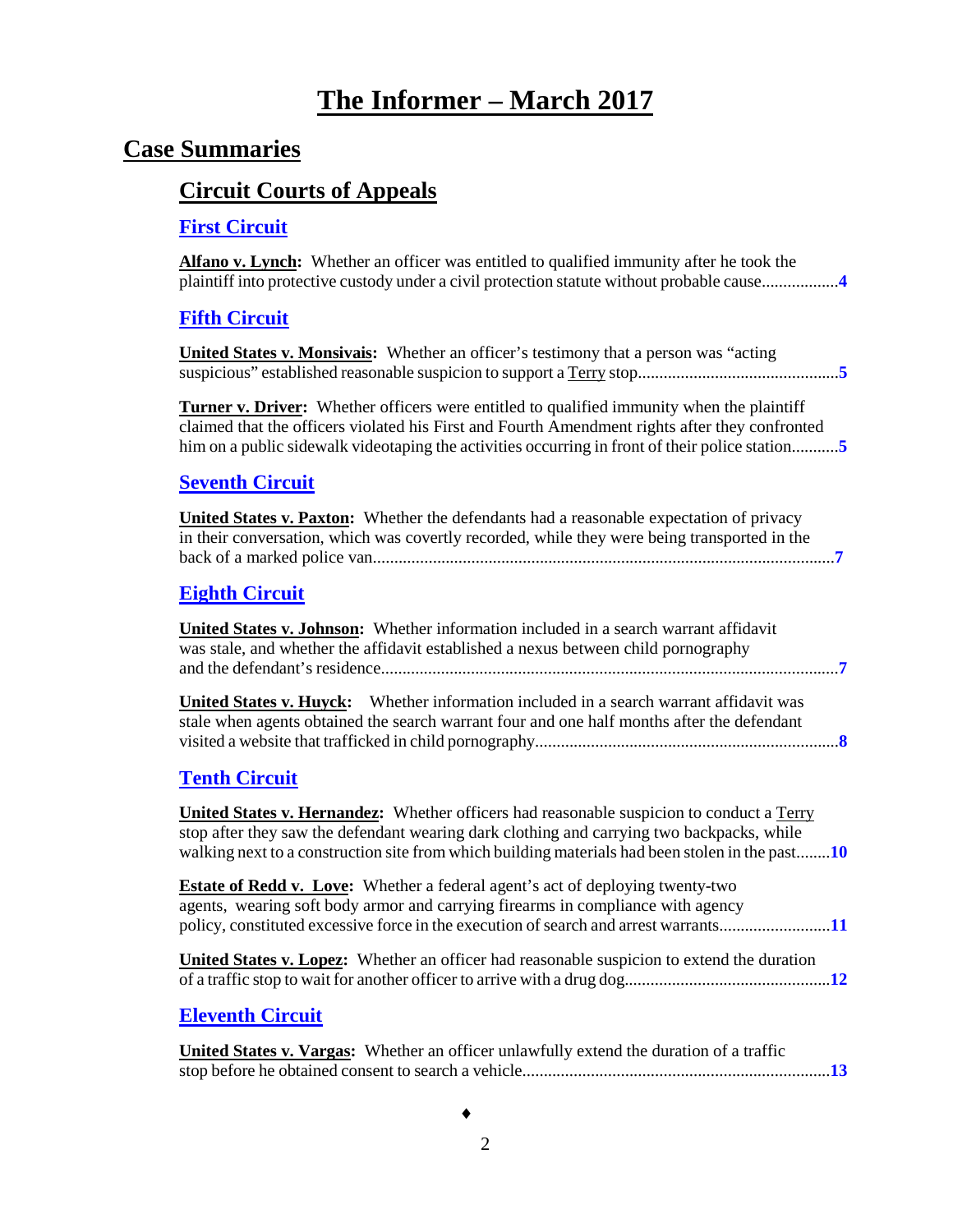# **FLETC Informer Webinar Series**

**Please check the FLETC Webinar Schedule and News section at: <https://share.dhs.gov/informer> for the April webinar schedule.**

#### ♦

## **To participate in a FLETC Informer Webinar:**

- 1. Click on the link to access the Homeland Security Information Network (HSIN).
- 2. If you have a HSIN account, enter with your login and password information.
- 3. If you do not have a HSIN account click on the button next to "Enter as a Guest."
- 4. Enter your name and click the "Enter" button.
- 5. You will now be in the meeting room and will be able to participate in the webinar.
- 6. Even though meeting rooms may be accessed before a webinar, there may be times when a meeting room is closed while an instructor is setting up the room.
- 7. Training certificates will be provided at the conclusion of each webinar.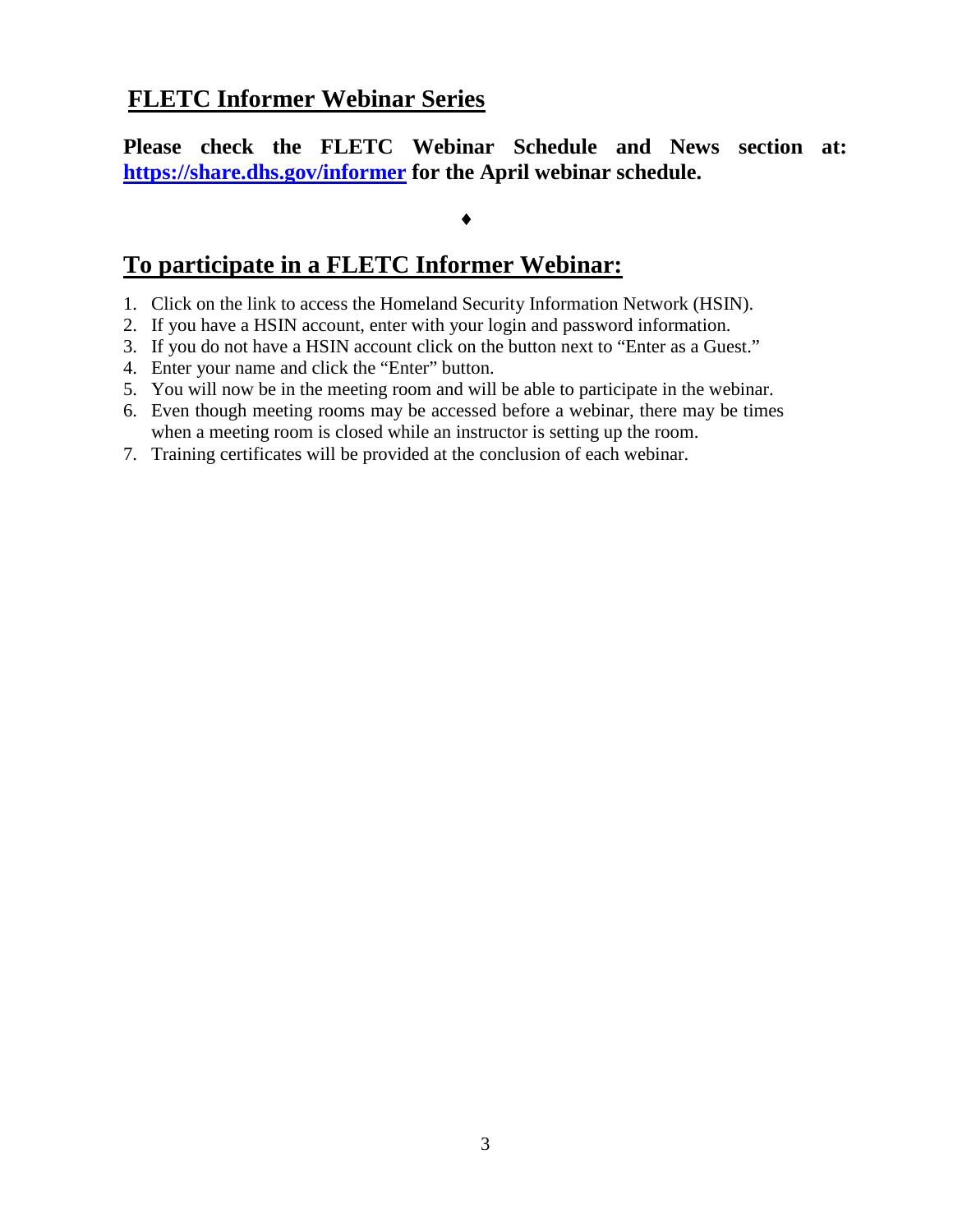# CASE SUMMARIES

# Circuit Courts of Appeal

# <span id="page-3-1"></span><span id="page-3-0"></span>**First Circuit**

#### <span id="page-3-2"></span>**Alfano v. Lynch, 847 F.3d 71 (1st Cir. Mass. February 1, 2017)**

Alfano and his friends approached a security checkpoint at the entrance to a concert venue. Prior to approaching the checkpoint, Alfano consumed between six to eight beers over a span of four to six hours. Believing that Alfano might be incapacitated, the security guards removed Alfano from the line, escorted him to a holding area, and contacted a police officer who was working a security detail at the concert. To evaluate whether Alfano was incapacitated, the officer asked Alfano to perform a series of field sobriety tests. After conducting the field sobriety tests, the officer asked Alfano to take a Breathalyzer test. After Alfano refused, the officer handcuffed Alfano and placed him in protective custody. Alfano was shackled to a bench, and eventually transported to the police station, where he was detained in a holding cell. Approximately five hours, later Alfano was released.

Alfano sued the officer under *42 U.S.C. § 1983*, claiming that the officer violated the Fourth Amendment by taking him into protective custody without probable cause. The officer filed a motion for summary judgment based on qualified immunity.

The court held that the officer was not entitled to qualified immunity. First, the court found that at the time of the incident, it was clearly established that officers acting under a civil protection statute had to establish probable cause before taking an individual into custody that resembled an arrest.

Second, the court concluded it was not reasonable for the officer to believe that he had probable cause to take Alfano into protective custody under the Massachusetts statute. Massachusetts law allows police officers to take "incapacitated" persons into civil protective custody. The law provides in part, that an "incapacitated" person is one who is both intoxicated, and "by reason of the consumption of intoxicating liquor is . . . likely to suffer or cause physical harm or damage property."

To establish probable cause to take Alfano into protective custody, the officer needed to reasonably believe that Alfano was both intoxicated and likely to harm himself, someone else, or to damage property. However, the officer only had reason to believe that Alfano had been drinking and was under the influence of alcohol. There were no facts indicating that Alfano was likely to harm himself, injure another person, or damage property. Consequently, the officer's reasons for placing Alfano into protective custody did not extend beyond probable cause to think that Alfano was intoxicated, and intoxication, by itself, is not sufficient to support a finding of incapacitation.

For the court's opinion: [http://cases.justia.com/federal/appellate-courts/ca1/16-1914/16-1914-](http://cases.justia.com/federal/appellate-courts/ca1/16-1914/16-1914-2017-02-01.pdf?ts=1485982804) [2017-02-01.pdf?ts=1485982804](http://cases.justia.com/federal/appellate-courts/ca1/16-1914/16-1914-2017-02-01.pdf?ts=1485982804)

\*\*\*\*\*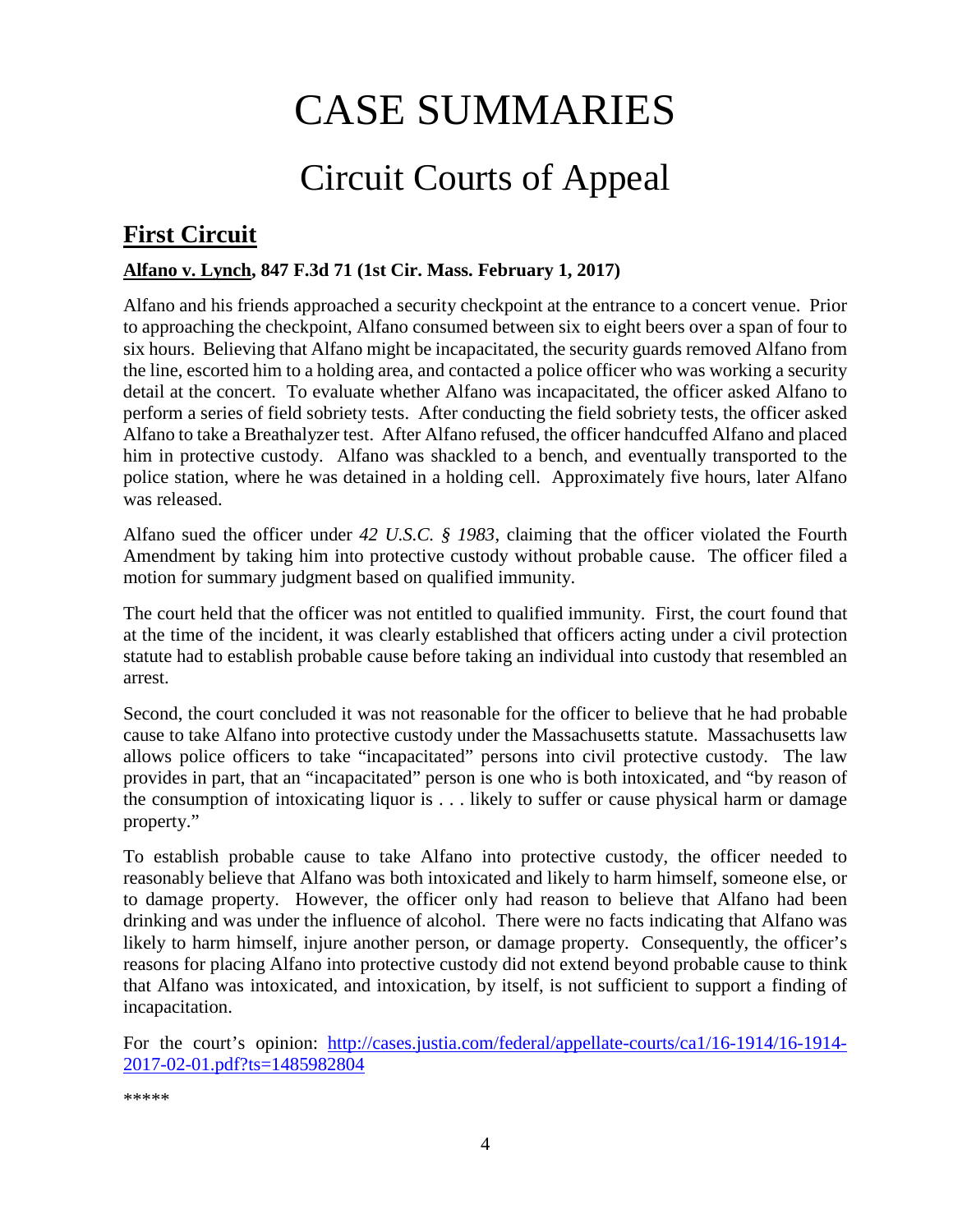# <span id="page-4-0"></span>**Fifth Circuit**

#### <span id="page-4-1"></span>**United States v. Monsivais, 848 F.3d 353 (5th Cir. Tex. Feb. 2, 2017)**

While on patrol in a marked police car, two officers saw Monsivais walking on the side of an interstate highway away from an apparently disabled truck. The officer stopped the patrol car in front of Monsivais and activated the car's emergency lights, planning to ask Monsivais if he needed assistance. As Monsivais approached, he ignored the officers and walked past their patrol car. At this point, the officers exited their vehicle, and asked Monsivais where he was going, where he had been and if he needed any help. Monsivais told the officers where he was going, and while he appeared to be nervous, he responded politely to all of the officers' questions. After approximately four-minutes, one of the officers told Monsivais that he was going to pat Monsivais down for weapons "because of his behavior" and for "officer safety reasons." Monsivais then told the officer that he had a firearm in his waistband. The officer seized the firearm and the government subsequently charged Monsivais with possession of a firearm while being unlawfully present in the United States.

Monsivais filed a motion to suppress the firearm. Monsivais argued that the officer violated the Fourth Amendment because he did not have reasonable suspicion to believe Monsivais was involved in criminal activity when he detained him.

The court agreed. First, the court determined that the officer seized Monsivais for Fourth Amendment purposes when he told Monsivais that he was going to pat him down. At this point, the officer had converted an offer for roadside assistance into an investigative detention or Terry stop.

Second, the court noted that police officers may briefly detain a person for investigative purposes if they can point to "specific and articulable facts" that give rise to reasonable suspicion that the person has committed, is committing, or is about to commit a crime.

Third, the court concluded that while Monsivais' behavior might not have been typical of all stranded motorists, the officer could not point to any specific and articulable facts that Monsivais had committed, was committing, or was about to commit a crime before seizing him. The officer testified that he never suspected Monsivais was involved in criminal activity, but rather that Monsivais was acting "suspicious." As a result, the court found that the officer seized Monsivais without reasonable suspicion and that the firearm seized from Monsivais should have been suppressed.

For the court's opinion: [http://cases.justia.com/federal/appellate-courts/ca5/15-10357/15-10357-](http://cases.justia.com/federal/appellate-courts/ca5/15-10357/15-10357-2017-02-02.pdf?ts=1486081834) [2017-02-02.pdf?ts=1486081834](http://cases.justia.com/federal/appellate-courts/ca5/15-10357/15-10357-2017-02-02.pdf?ts=1486081834)

\*\*\*\*\*

#### <span id="page-4-2"></span>**Turner v. Driver, 848 F.3d 678 (5th Cir. Tex. Feb. 16, 2017)**

In September 2015, Turner was videotaping the Fort Worth Police Station from a public sidewalk across the street from the station. During this time, Fort Worth Police Officers Grinalds and Dyess pulled up in their patrol car and approached Turner. Officer Grinalds asked Turner if he had identification, but Turner continued videotaping. When Turner asked the officers if he was being detained, Officer Grinalds told Turner that he was being detained for investigation because the officers were concerned about who was videotaping their building. After Turner refused Officer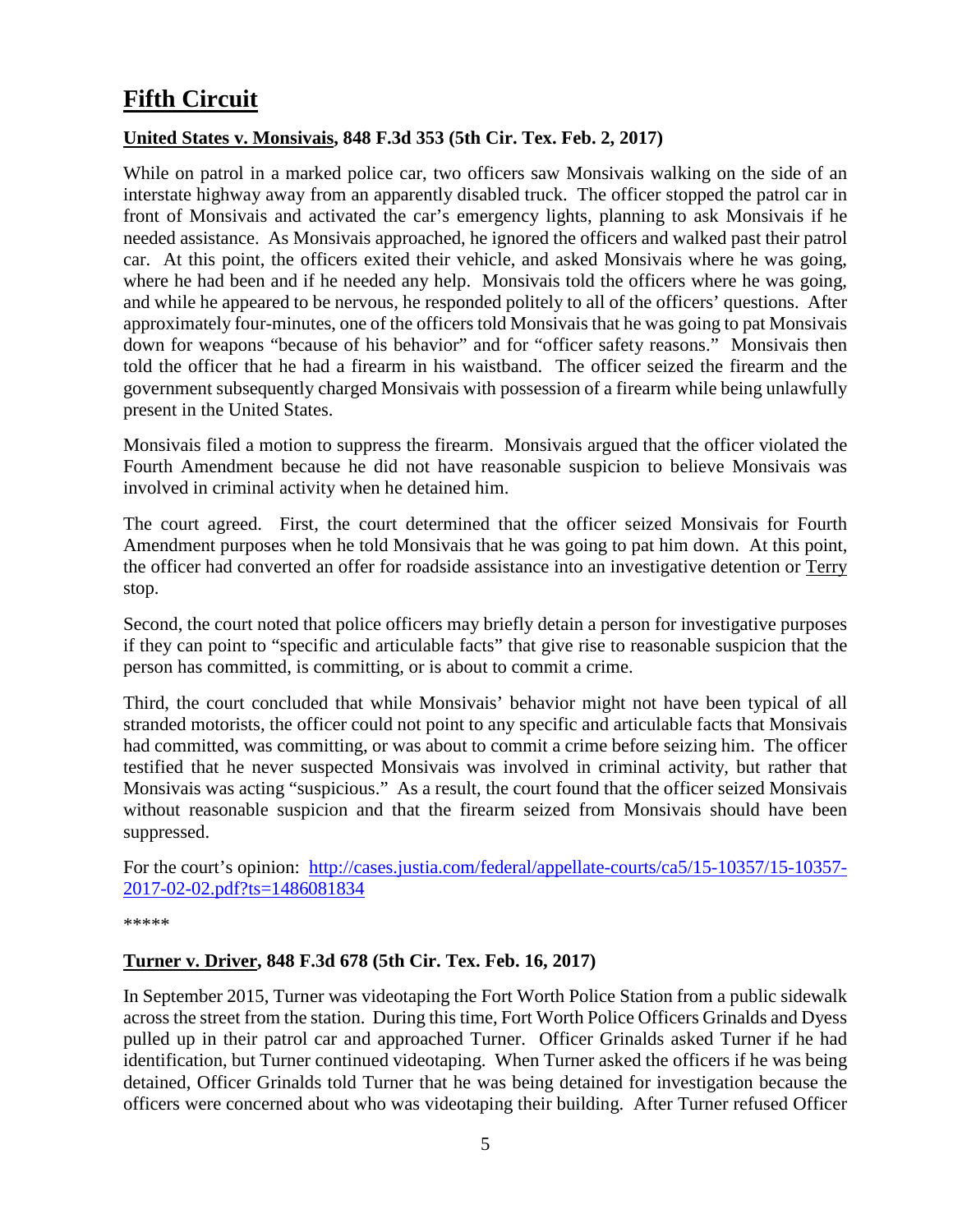Grinalds' continued request for identification, the officers handcuffed Turner, took his video camera, and placed Turner in their patrol car.

A short time later a supervisor, Lieutenant Driver, arrived and spoke briefly with Turner as well as Officers Grinalds and Dyess. After Lieutenant Driver left, the officers went back to their patrol car, released Turner, and returned his video camera to him.

Turner sued Lieutenant Driver and Officers Grinalds and Dyess under *42 U.S.C. § 1983* claiming that they violated his rights under the First and Fourth Amendments. The officers filed a motion to dismiss Turner's suit, claiming they were entitled to qualified immunity.

First, the court found that at the time of the incident, in the Fifth Circuit<sup>[1](#page-5-0)</sup>, there was no clearly established First Amendment right to record the police<sup>[2](#page-5-1)</sup>. As a result, the court held that all three officers were entitled to qualified immunity as to Turner's First Amendment claim.

Although the right was not clearly established at the time of Turner's activities, the court held that going forward in the Fifth Circuit, a First Amendment right to record the police exists subject only to reasonable time, place, and manner restrictions. The court did not determine which specific time, place, and manner restrictions would be reasonable, but stated that restrictions must be "narrowly tailored to serve a significant governmental interest."

Concerning Turner's Fourth Amendment claims, the court held that the officers' initial questioning and detention of Turner, before he was handcuffed and placed in the patrol car was reasonable. The court noted that an objectively reasonable person in Officer Grinalds' or Dyess' position could have suspected that Turner was casing the station for an attack or stalking an officer. As a result, the officers could have found Turner's videotaping of the station sufficiently suspicious to warrant questioning and a brief detention.

However, the court held that Officers Grinalds and Dyess were not entitled to qualified immunity on Turner's claim that handcuffing him and placing him in the officers' patrol car amounted to an unlawful arrest. The court found that a reasonable person in Turner's position would have understood the officers' actions constituted a restraint on his freedom of movement to the degree associated with a formal arrest. The court commented that the officer's actions in this regard were disproportionate to any potential threat that Turner posed or to the investigative needs of the officers. Consequently, the court concluded that handcuffing Turner and placing him in the patrol car was not reasonable under the circumstances.

Finally, the court held that Lieutenant Driver was entitled to qualified immunity as to Turner's Fourth Amendment claims. First, under §1983, supervisors are not liable for the direct actions of their subordinates. Second, by the time Lieutenant Driver arrived, Turner had already been handcuffed and placed in the officers' patrol car. Third, after Lieutenant Driver arrived, he immediately investigated the situation by talking with Officers Grinalds and Dyess as well as Turner, and he then promptly ordered Turner's release.

<span id="page-5-0"></span><sup>&</sup>lt;sup>1</sup> The First and Eleventh Circuits have held that the First Amendment protects the rights of individuals to videotape police officers performing their duties.

<span id="page-5-1"></span><sup>&</sup>lt;sup>2</sup> While no circuit has held that the First Amendment does not extend to the video recording of police activity, the Third, Fourth and Tenth Circuits have held that the law in their circuits is not clearly established, without specifically determining whether such a right exists under the First Amendment.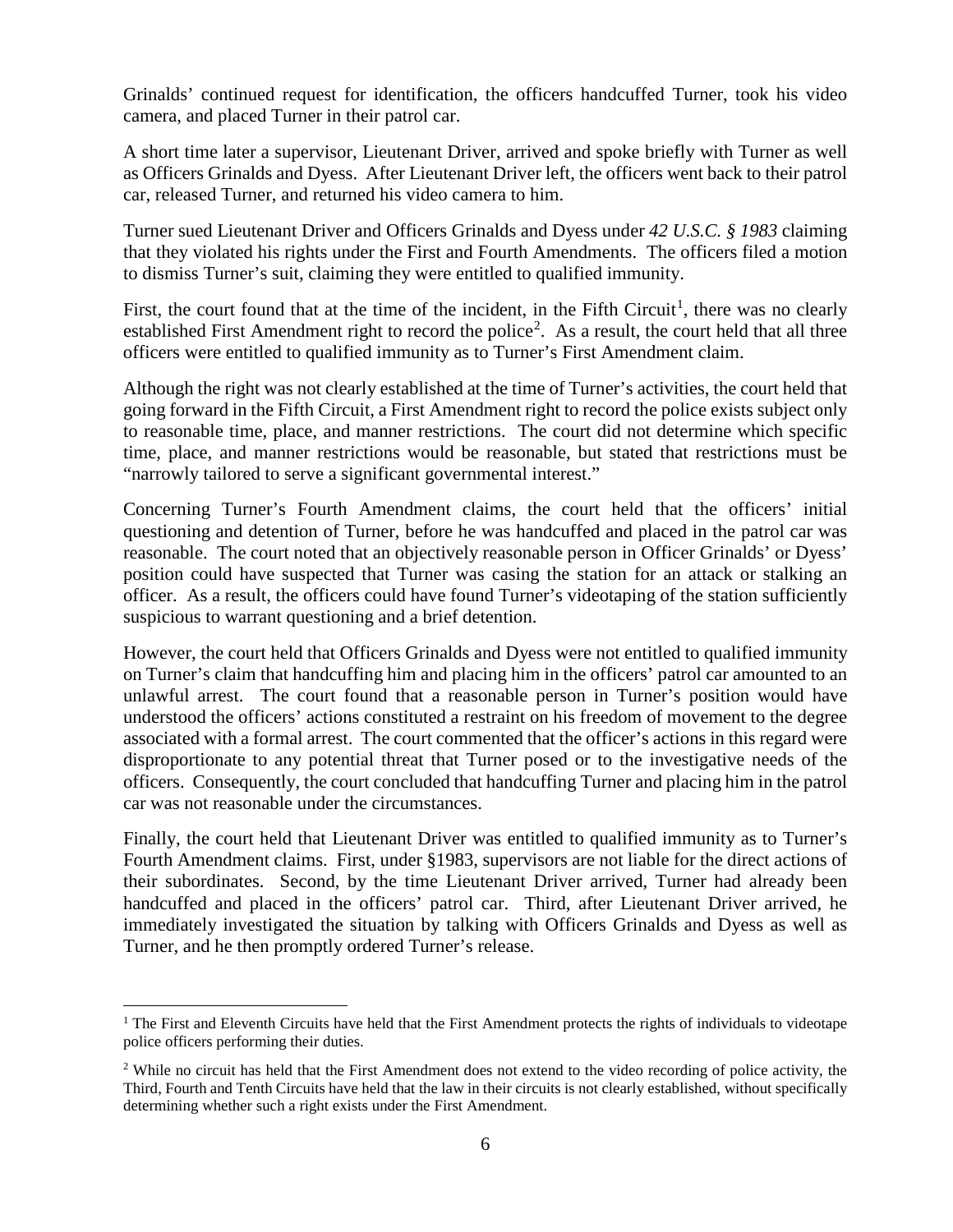For the court's opinion: [http://cases.justia.com/federal/appellate-courts/ca5/16-10312/16-10312-](http://cases.justia.com/federal/appellate-courts/ca5/16-10312/16-10312-2017-02-16.pdf?ts=1487291433) [2017-02-16.pdf?ts=1487291433](http://cases.justia.com/federal/appellate-courts/ca5/16-10312/16-10312-2017-02-16.pdf?ts=1487291433)

\*\*\*\*\*

# <span id="page-6-0"></span>**Seventh Circuit**

#### <span id="page-6-1"></span>**United States v. Paxton, 848 F.3d 803 (7th Cir. Ill. Feb. 17, 2017)**

Paxton and four other men were arrested and placed inside the back of a marked police van for transport to a nearby Bureau of Alcohol, Tobacco, Firearms and Explosives (ATF) field office to be interviewed. The van's interior was divided into three compartments with the driver and passenger separated from the transport compartments by steel walls with plexiglass windows. During the drive, the defendants made incriminating statements that were captured by two recording devices that were concealed in the back of the van. The recording equipment also captured identifying information that each defendant was asked to provide before being seated in the van. The defendants' answers to the biographical questions were later used by the agents to identify who was speaking in the back of the van.

The defendants filed a motion to suppress their covertly recorded statements, claiming that they had a reasonable expectation of privacy in their conversation while in the back of the police van.

The court disagreed. The court emphasized that the police van was functioning as a mobile jail cell. The defendants had been arrested, placed in handcuffs, and were being transported to the ATF field office for processing and questioning. The court found that the arrest itself had already diminished the defendants' expectation of privacy, and as detainees, the defendants could not have reasonably believed the marked police van provided them a place to have a private conversation. The court added, the fact that the interior of the van was divided into separate, fully enclosed, compartments, did not change the nature of the vehicle. The metal dividing walls, with their thick plexiglass windows, were present to serve a security function rather than to provide an area for private conversations. Regardless of the particular layout, a police vehicle that is readily identifiable by its markings as such, and which is being used to transport detainees in restraints, does not support an objectively reasonable expectation of conversational privacy.

The court further held that the identification questions the agents asked the defendants as they entered the van, which were later used to identify the speakers in the recorded conversations, did not violate the Fifth Amendment. Although the defendants had not yet been given their Miranda warnings, the questions asked by the agents were similar to routine booking questions, which are not the type of questions that typically produce incriminating information.

For the court's opinion: [http://cases.justia.com/federal/appellate-courts/ca7/14-2913/14-2913-](http://cases.justia.com/federal/appellate-courts/ca7/14-2913/14-2913-2017-02-17.pdf?ts=1487358046) [2017-02-17.pdf?ts=1487358046](http://cases.justia.com/federal/appellate-courts/ca7/14-2913/14-2913-2017-02-17.pdf?ts=1487358046)

\*\*\*\*\*

# <span id="page-6-2"></span>**Eighth Circuit**

#### <span id="page-6-3"></span>**United States v. Johnson, 848 F.3d 872 (8th Cir. Minn. Feb. 17, 2017)**

In September 2010, fifteen-year old girl, Jane Doe, wrote her mother a letter in which she stated that her mother's boyfriend, Johnson, had sexually abused her on multiple occasions at Doe's home. Doe's mother contacted law enforcement officers who interviewed Doe in November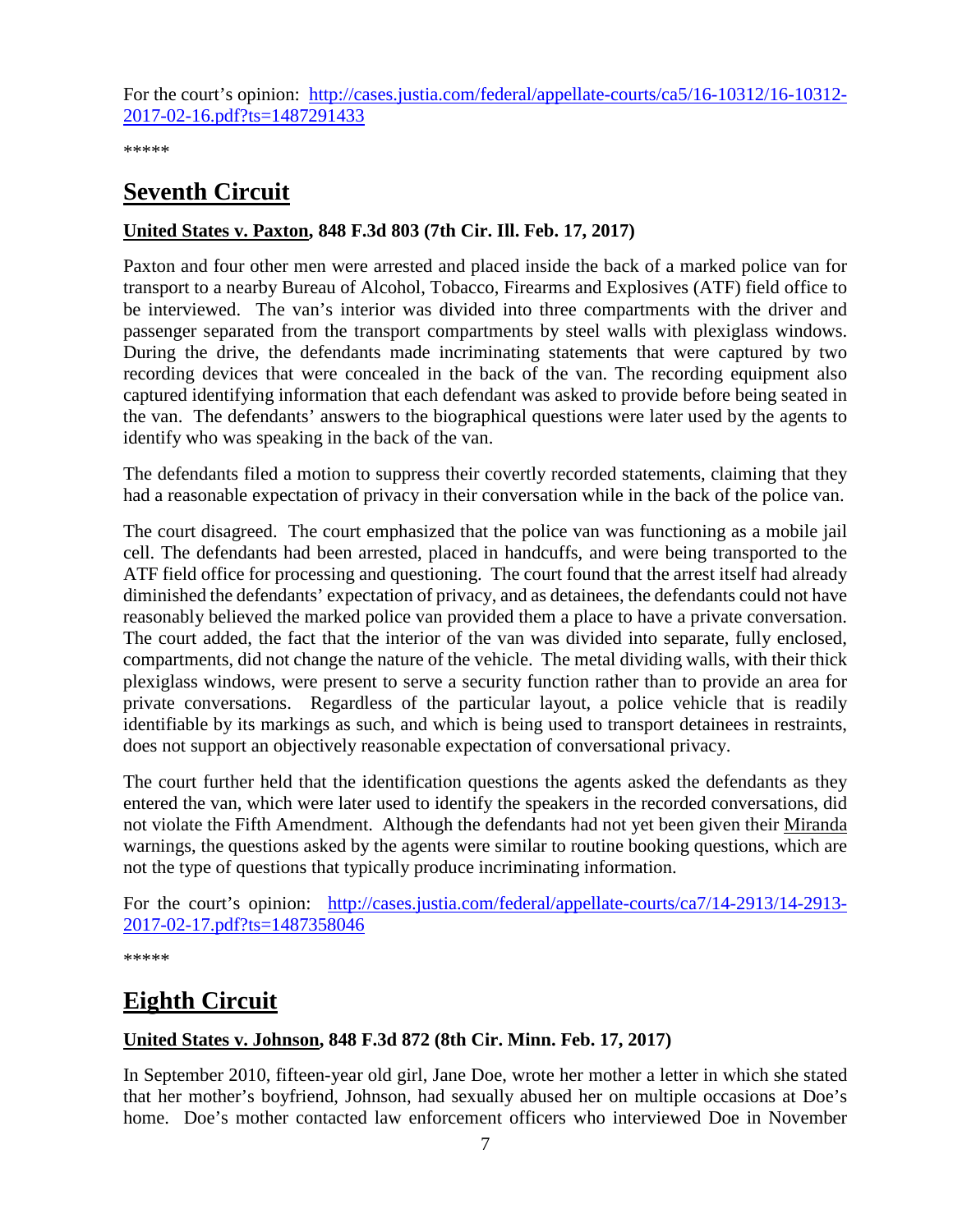2010. Doe told the officers that Johnson had sexually abused her on at least four occasions, beginning in December 2009. In addition, Doe told the officers that Johnson took pictures of her naked, which he downloaded onto his computers located at his mother's house in Woodbury, Minnesota.

A few days after Doe's interview, officers obtained a warrant to search the Woodbury residence that Johnson shared with his mother. During the search, the officers seized Johnson's computers, which contained a video file of Johnson sexually assaulting Doe.

The government charged Johnson with production of child pornography.

Johnson argued that the evidence discovered on his computers should have been suppressed because the information in the search warrant affidavit was based on stale evidence, and that it did not establish a nexus with his residence in Woodbury.

The court disagreed. A warrant becomes stale if so much time has elapsed between the information provided in the supporting affidavit and the subsequent search that probable cause does not exist at the time of the search. Factors to consider in determining whether probable cause no longer exists at the time of the search include, the lapse of time since the warrant was issued, the nature of the criminal activity, and the kind of property subject to the search. The court noted that a lapse in time is least important when the suspected criminal activity is continuing in nature and when the property is not likely to be destroyed.

In this case, the court concluded that the information used to establish probable cause to obtain the warrant to search Johnson's residence was not stale. First, the search warrant affidavit alleged a number of very detailed instances of sexual assault against a minor over a period of time with specific details regarding photographs. Second, the search warrant was issued approximately eleven months after the last sexual assault, and at most, three months after Doe told her mother about the sexual assaults. Given the nature of the crime and the type of evidence sought, the court held that the execution of the warrant in November 2010 did not render the warrant deficient based on stale information.

The court further held that there was a sufficient nexus between the sexual assaults, which allegedly occurred at Doe's home, and the search of Johnson's residence in Woodbury. The affidavit supporting the search warrant specifically included information that Johnson had taken nude pictures of Doe and then downloaded those pictures to his computer that was located at his mother's house in Woodbury. The court found these facts provided a substantial basis for the judge who issued the search warrant to conclude that there was a reasonable likelihood evidence of Johnson's sexual assault of Doe would be found in Johnson's Woodbury residence.

For the court's opinion: [http://cases.justia.com/federal/appellate-courts/ca8/16-2355/16-2355-](http://cases.justia.com/federal/appellate-courts/ca8/16-2355/16-2355-2017-02-17.pdf?ts=1487349047) [2017-02-17.pdf?ts=1487349047](http://cases.justia.com/federal/appellate-courts/ca8/16-2355/16-2355-2017-02-17.pdf?ts=1487349047)

\*\*\*\*\*

#### <span id="page-7-0"></span>**United States v. Huyck, 2017 U.S. App. LEXIS 3114 (8th Cir. Neb. Feb. 22, 2017)**

In November 2012, agents with the Federal Bureau of Investigation (FBI) controlled and monitored computer servers that hosted the child pornography website, Pedoboard, on the Tor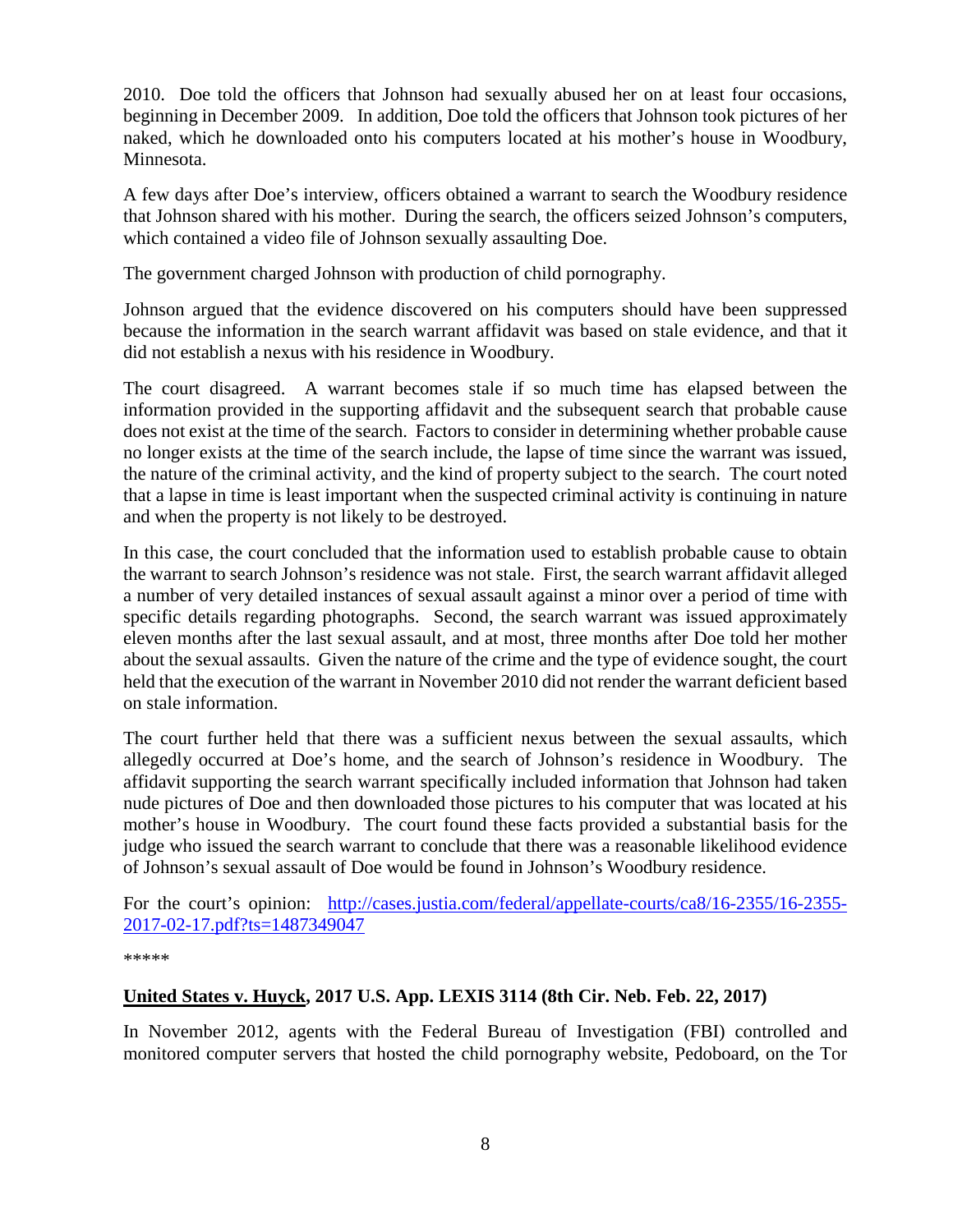network.<sup>[1](#page-8-1)</sup> On November 21, 2012, an Internet Protocol (IP) address associated to Huyck's residence accessed the Tor network and browsed Pedoboard for at least nine minutes. No child pornography was downloaded during this visit.

On April 9, 2013, more than four months after the Pedoboard access date, agents obtained a warrant and searched Huyck's house. The agents seized a variety of computers, external hard drives, and thumb drives. A forensic analysis of the evidence seized from Huyck's house revealed images of child pornography. Based on this evidence, the government charged Huyck with several child-pornography-related offenses.

Huyck filed a motion to suppress the evidence seized by the agents, arguing the information contained in the search warrant affidavit was stale. Specifically, Huyck claimed the search warrant affidavit did not establish probable cause because briefly browsing a child pornography website is not sufficiently likely to result in evidence of child pornography possession four and one half months later.

The court disagreed. The court found that Huyck did not "simply and accidentally" navigate to Pedoboard for a few "meaningless" minutes. Instead, the evidence showed that Huyck accessed Pedoboard after taking several intermediate steps that indicated his knowledge that Pedoboard trafficked in child pornography. First, Pedoboard was not some random website that any Internet user could randomly stumble upon by chance. Pedoboard was located on the Tor network, and Huyck had to download specific software to access the Tor network. Second, accessing Pedoboard required knowledge of Pedoboard's exact Tor web address. According to the warrant affidavit, that Tor web address was not common information; users could only obtain the Pedoboard web address directly from other users or from Internet postings detailing the child pornography content available.Coupled with the fact that child pornographers generally retain their pornography for extended periods, the court concluded the agents established probable cause to believe that Huyck's home contained child pornography as well as evidence related to his visit to Pedoboard on November 21, 2012, when they obtained the search warrant.

For the court's opinion: [http://cases.justia.com/federal/appellate-courts/ca8/15-3652/15-3652-](http://cases.justia.com/federal/appellate-courts/ca8/15-3652/15-3652-2017-02-22.pdf?ts=1487781050) [2017-02-22.pdf?ts=1487781050](http://cases.justia.com/federal/appellate-courts/ca8/15-3652/15-3652-2017-02-22.pdf?ts=1487781050)

<span id="page-8-0"></span>\*\*\*\*\*

 $\overline{a}$ 

<span id="page-8-1"></span> $<sup>1</sup>$  The Tor network is designed to allow users to surf the Internet anonymously and access otherwise hidden websites,</sup> including illegal websites like "Pedoboard," which was strictly devoted to child pornography. To access the Tor network, a user downloads special software that obscures a user's Internet Protocol ("IP") address, thereby evading traditional law enforcement IP identification techniques. Once on the Tor network, users must have a unique, sixteencharacter web address to access the Pedoboard website. Unlike traditional web addresses, a Tor web address does not indicate the services or content available on the site. Thus, a Pedoboard user must obtain the web address from other users or from Internet postings describing Pedoboard's content. The most common way to find Pedoboard's web address was to access the "Hidden Wiki"-a directory of Tor hidden services providing the name of the hidden service, a description of its content, and the Tor web address. To identify people accessing Pedoboard, the FBI installed Network Investigative Technique ("NIT") software on the website, which revealed the true IP addresses of people accessing the site, the date and time the user accessed the content, and the user's computer operating system.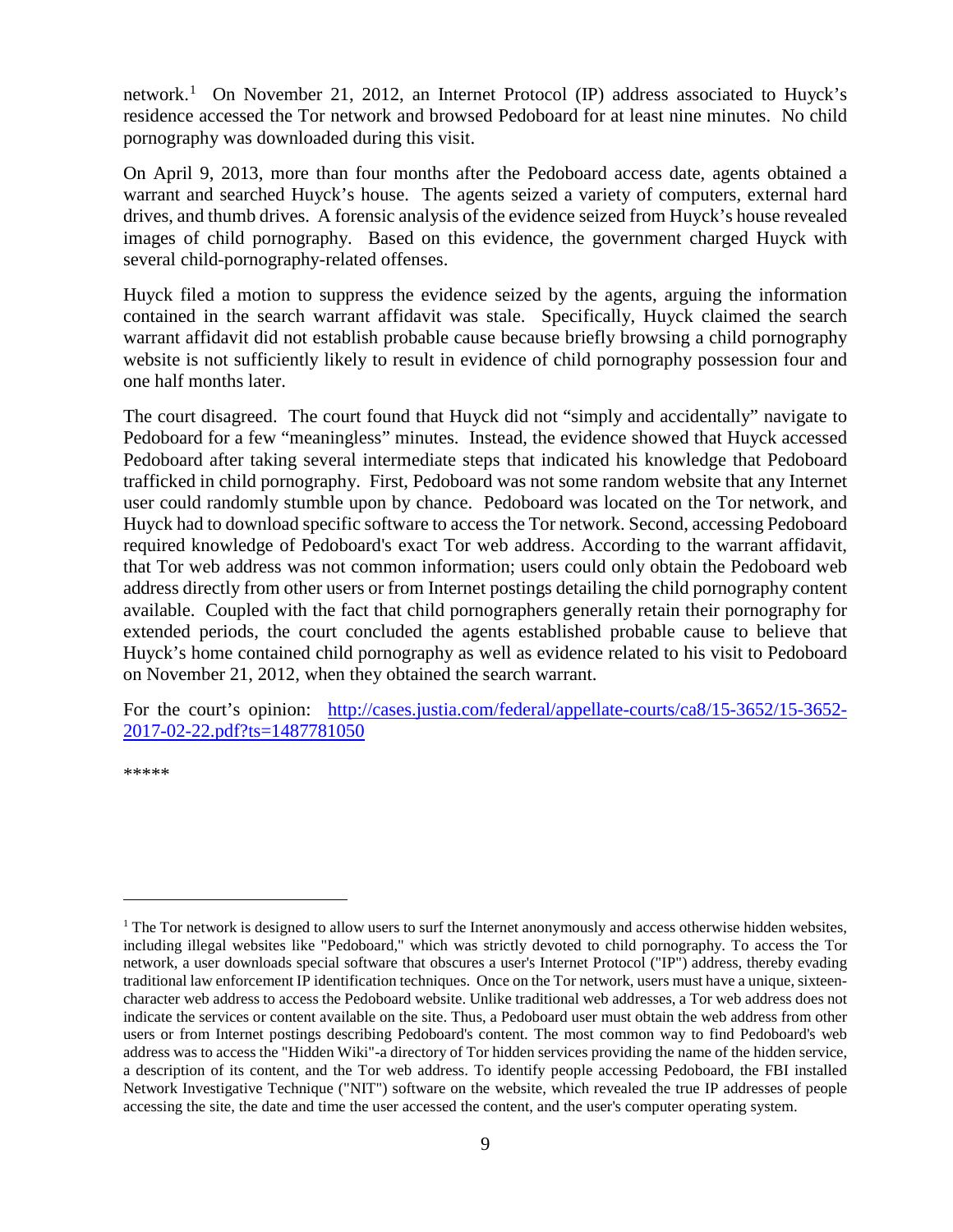# **Tenth Circuit**

#### <span id="page-9-0"></span>**United States v. Hernandez, 847 F.3d 1257 (10th Cir. Colo. February 9, 2017)**

Two uniformed police officers in a marked patrol car saw Hernandez, who was wearing two backpacks, walking next to a fenced construction site. It was dark out, the area was unlit, and the officers considered this part of town to be a high crime area. In addition, the officers noticed that Hernandez was dressed entirely in black clothing and was walking next to the construction site instead of on the sidewalk on the other side of the street. Finally, the officers were aware of recent thefts of materials from this particular construction site.

The officers pulled alongside Hernandez in their patrol car and one of the officers began to talk to Hernandez through the open window. Hernandez agreed to talk to the officers, but he continued to walk. The officers remained in their patrol car and continued driving in order to keep up with Hernandez during their conversation. After a few minutes, one of the officers asked Hernandez if he would stop so they could talk to him. Hernandez agreed and stopped walking. During this time, the officers discovered that Hernandez had an active warrant for his arrest. The officers exited their patrol car and approached Hernandez who began to walk away quickly. When Hernandez reached for his waistband, one of the officers asked Hernandez if he had a gun, and Hernandez replied, "Yes." When the officer grabbed Hernandez's arm, a black revolver fell to the ground, and the officers arrested Hernandez.

The government charged Hernandez with being a felon in possession of a firearm.

Hernandez filed a motion to suppress the firearm, arguing the officers did not have reasonable suspicion to detain him.

First, the district court determined that the officers seized Hernandez under the Fourth Amendment when Hernandez complied with the officer's request and stopped walking. The district court found that the officer's request that Hernandez stop walking was "a show of authority such that a reasonable person would not have felt free to decline the officer's request or terminate the encounter." To support its position, the district court noted that the officers were following Hernandez closely in a police car, in a dark area, outside the view of any other persons, and that the officers did not advise Hernandez that he had the right to terminate the encounter.

Second, the district court held that when the officers seized Hernandez, they did not have reasonable suspicion to believe that he was involved in criminal activity. As a result, the court granted Hernandez's motion and suppressed the firearm. The government appealed.

The Tenth Circuit Court of Appeals, in what it admitted was a "close case," agreed with the district court that the officers seized Hernandez when Hernandez complied with the officer's request and stopped to talk. The court added that a reasonable person would have believed that compliance with the officer's "request" was not optional.

The court also agreed with the district court's holding that when the officers seized Hernandez, they did not have reasonable suspicion to believe he was involved in criminal activity. While the construction site might have been the target of previous thefts, the court was not persuaded that Hernandez's all black clothing, two backpacks, or failure to use the sidewalk on the other side of the street established reasonable suspicion to believe that he was currently engaged in criminal activity.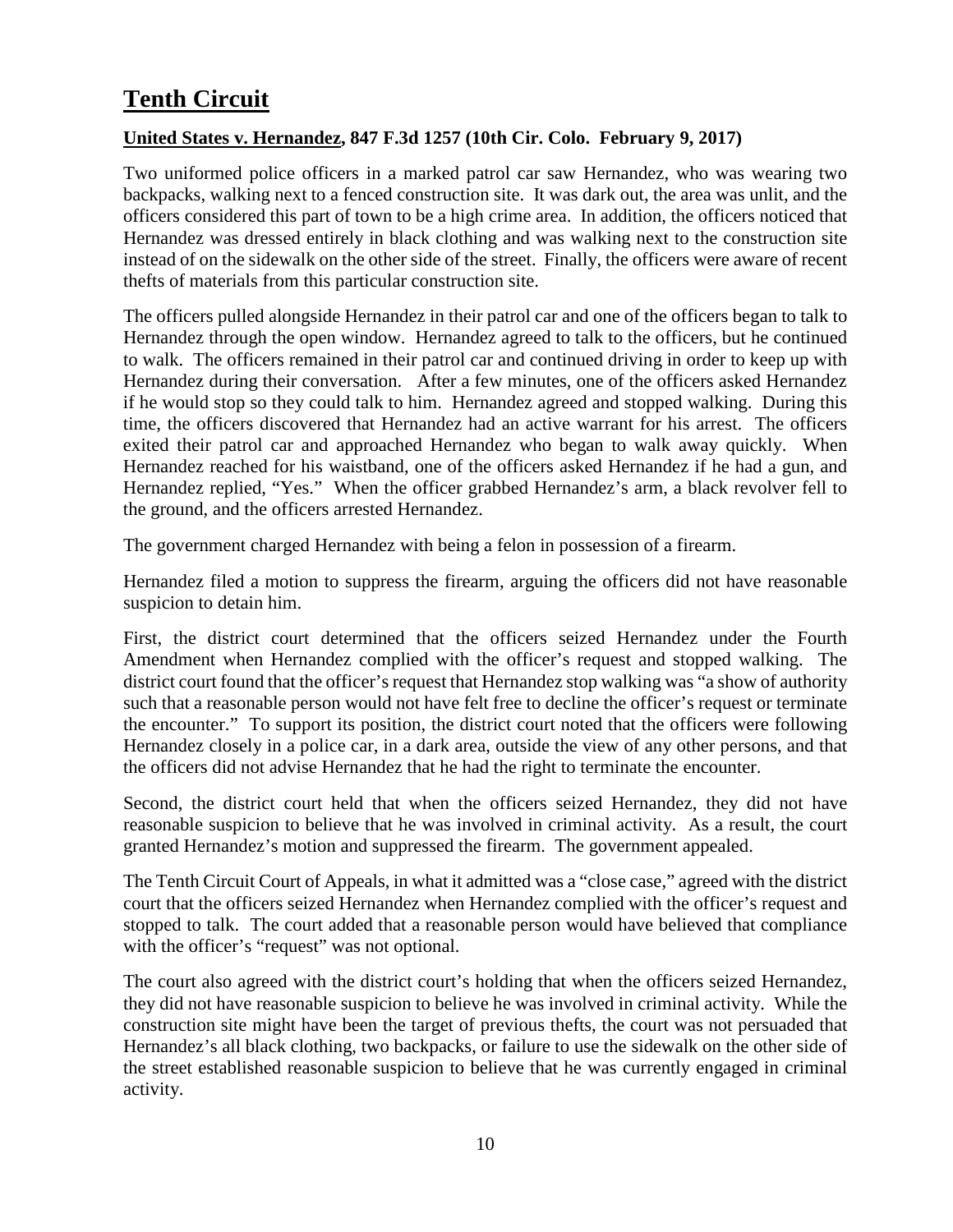For the court's opinion: [http://cases.justia.com/federal/appellate-courts/ca10/15-1116/15-1116-](http://cases.justia.com/federal/appellate-courts/ca10/15-1116/15-1116-2017-02-09.pdf?ts=1486659668) [2017-02-09.pdf?ts=1486659668](http://cases.justia.com/federal/appellate-courts/ca10/15-1116/15-1116-2017-02-09.pdf?ts=1486659668)

#### \*\*\*\*\*

#### <span id="page-10-0"></span>**Estate of Redd v. Love, 848 F.3d 899 (10th Cir. Utah Feb. 13, 2017)**

Agents with the Federal Bureau of Investigation (FBI) and Bureau of Land Management (BLM) began an investigation into the taking of Native American artifacts from federal lands in southern Utah. As part of their investigation, the two agencies arranged controlled sales of illegally taken artifacts. With Agent Love serving as the lead BLM agent for the operation, the agents eventually obtained several arrest warrants as well as warrants to search twelve properties for artifacts. The warrants included arrest warrants for Dr. and Mrs. Redd and a warrant to search their house.

Twelve teams of BLM and FBI agents simultaneously executed the multiple search warrants. Each team was comprised of between eight and twenty-one federal agents and at least one cultural specialist. Upon completing their searches, agents reported to other search locations to help as needed. In addition, FBI and BLM policy required agents to wear soft body armor and to carry a firearm when executing warrants or when confronting potentially dangerous situations. Team members were concerned for their safety because some local citizens had previously acted hostilely toward federal officials.

Upon arrival at Dr. Redd's house, the agents arrested Mrs. Redd. Dr. Redd was not present, but when he arrived home at 6:55 a.m., agents arrested him in his driveway and detained him in the garage until 10:34 a.m., when the agents drove the Redds to jail. The Redds were released on bond and returned home at 5:00 p.m. The next day, Dr. Redd committed suicide.

Dr. Redd's Estate sued sixteen named FBI and BLM agents and twenty-one unnamed agents under Bivens, claiming that the agents violated Dr. Redd's Fourth, Fifth, Sixth, Eighth, and Fourteenth Amendment rights. The district court dismissed all of the Estate's claims and granted Agent Love qualified immunity on the Estate's Fourth Amendment excessive use of force claim. The Estate appealed, arguing that Agent Love was not entitled to qualified immunity.

The Estate claimed that Agent Love violated Dr. Redd's Fourth Amendment rights by using excessive force in executing his arrest warrant. Specifically, the Estate argued that Agent Love used excessive force by deploying more than fifty agents wearing bulletproof vests and carrying guns to execute the warrants.

The Tenth Circuit Court of Appeals disagreed. First, the court found that the Estate offered no proof that Dr. Redd saw fifty agents before being transported to jail. Second, the Estate did not claim that the agents used excessive force by physically abusing Dr. Redd or pointing firearms at him. Instead, everyone agreed that when Dr. Redd arrived home at 6:55 a.m., he was arrested in his driveway and taken to the garage. During this time, there were twelve agents and a cultural specialist at Dr. Redd's residence; however, Dr. Redd encountered fewer than twelve agents, as some of the agents were already inside the house when Dr. Redd arrived home. Third, the sign-in log maintained by the agents revealed that there were no more than twenty-two agents at the residence between 6:55 am and 10:34 a.m. While the court left open the possibility that sending a large number of agents to execute a search warrant and arrest for a nonviolent crime might amount to excessive force, that was not the case here. The court concluded that the need to search an expansive home for small artifacts, as well as legitimate concern for officer safety justified the number of agents executing the search and arrest warrants at the Redd's house.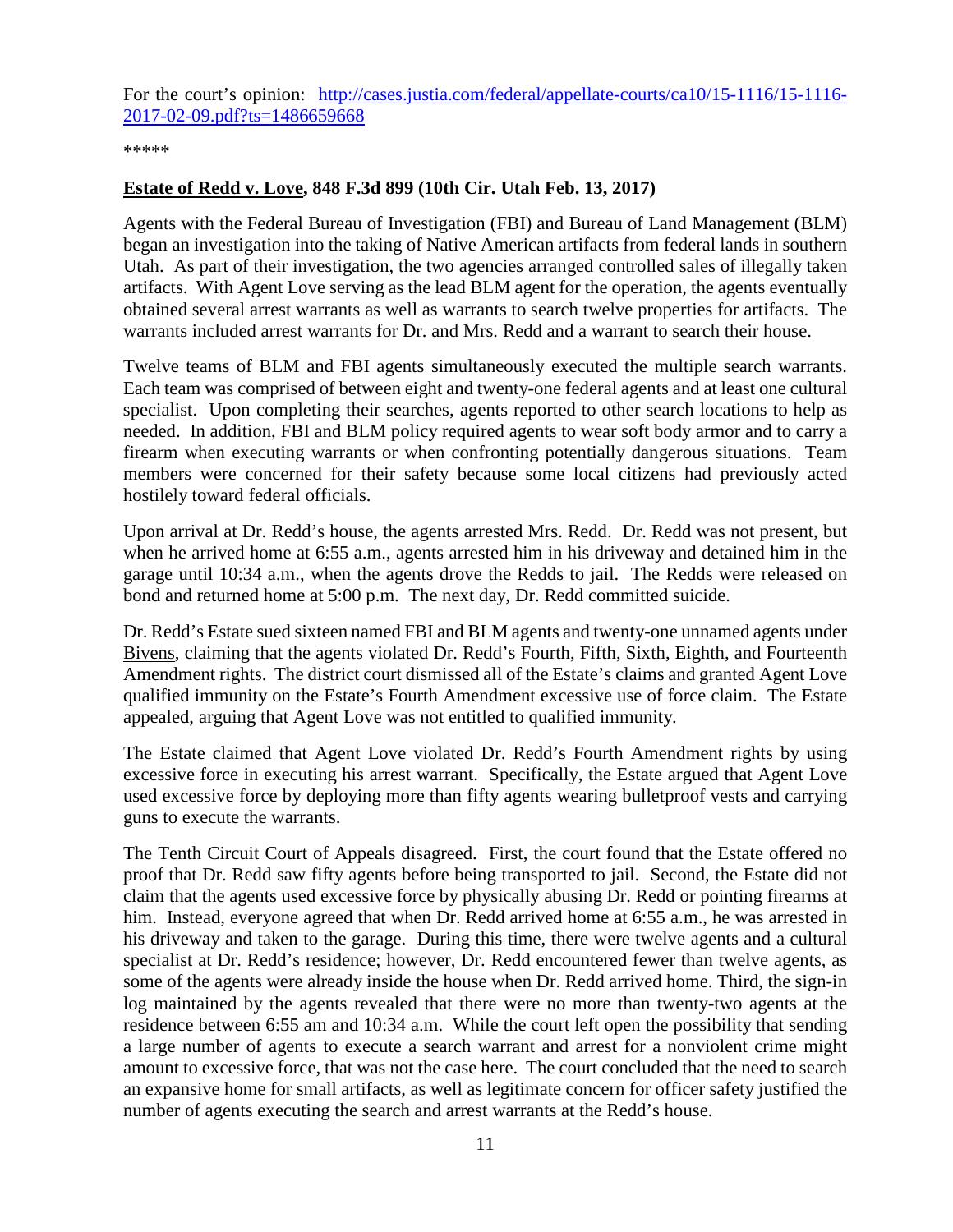The court further held that Agent Love did not act with excessive force toward Dr. Redd in deploying the agents in SWAT-like gear. First, this decision rested outside Agent Love's authority, as BLM and FBI policy required the agents to carry a firearm and wear soft body armor when executing warrants such as the ones executed in this case. Consequently, the court held that Agent Love's conduct, deploying twenty-two agents, wearing soft body armor and carrying firearms in compliance with agency policy, was objectively reasonable under the circumstances.

For the court's opinion: [http://cases.justia.com/federal/appellate-courts/ca10/16-4010/16-4010-](http://cases.justia.com/federal/appellate-courts/ca10/16-4010/16-4010-2017-02-13.pdf?ts=1487005256) [2017-02-13.pdf?ts=1487005256](http://cases.justia.com/federal/appellate-courts/ca10/16-4010/16-4010-2017-02-13.pdf?ts=1487005256)

\*\*\*\*\*

#### <span id="page-11-0"></span>**United States v. Lopez, 2017 U.S. App. LEXIS 3475 (10th Cir. Kan. Feb. 27, 2017)**

Angela and Adrienne Lopez were stopped for speeding in Kansas. During the stop, the officer discovered the women had travelled from California the day before, driving a rental car that was due back in California the next day. The women stated that they were travelling to either Kansas City or Nebraska to rescue Adrienne's sister who was in an abusive relationship. When the officer looked into the backseat of the car, Adrienne said, "Don't look back there, it's a mess," although there were only a few bags and a blue cooler on the back seat. The officer noticed that throughout the encounter, Adrienne, rather than Angela, the driver, did almost all of the talking, which the officer believed to be a sign of nervousness.

After the officer issued Angela a warning and returned her paperwork, the officer told the women to have a safe trip and turned to walk away. The officer took a few steps, turned around and walked back to the women's car, and asked Angela if she would answer a few more questions. Angela consented. The officer eventually asked the women if they would consent to a search of their vehicle, telling the women that drugs were frequently trafficked on this particular highway and that he was suspicious of their two-day car rental. After the women refused to consent, the officer detained them for approximately twenty-minutes until another officer arrived with a drug dog. The dog sniffed around the exterior of the car, then jumped through the open front passenger window and alerted on Adrienne's purse. The officer searched the purse and found a small amount of marijuana. The officer then searched the rest of the car where he found approximately four pounds of methamphetamine inside the blue cooler.

The government charged the defendants with two drug offenses, and both defendants filed a motion to suppress the evidence seized from their car. The defendants did not challenge the initial stop, and the government did not contest that the officer extended the stop beyond its initial purpose, enforcing traffic laws, without the defendant's consent. The sole issue before the court was whether the officer had reasonable suspicion to detain the defendants after completing the stop to wait for the drug dog to arrive.

The court held that the officer did not have reasonable suspicion to prolong the traffic stop to await the arrival of the drug dog. First, while Adrienne might have appeared to be nervous, the Tenth Circuit has consistently held that a person's nervousness is given little significance as it is very subjective and innocent people can vary widely in how they respond to an encounter with the police. The court added that only a person's "extreme" nervousness could substantially contribute to reasonable suspicion.

Second, the court held that Adrienne's comment about the backseat did little to support a finding of reasonable suspicion. In hindsight, the comment was significant, as the methamphetamine was